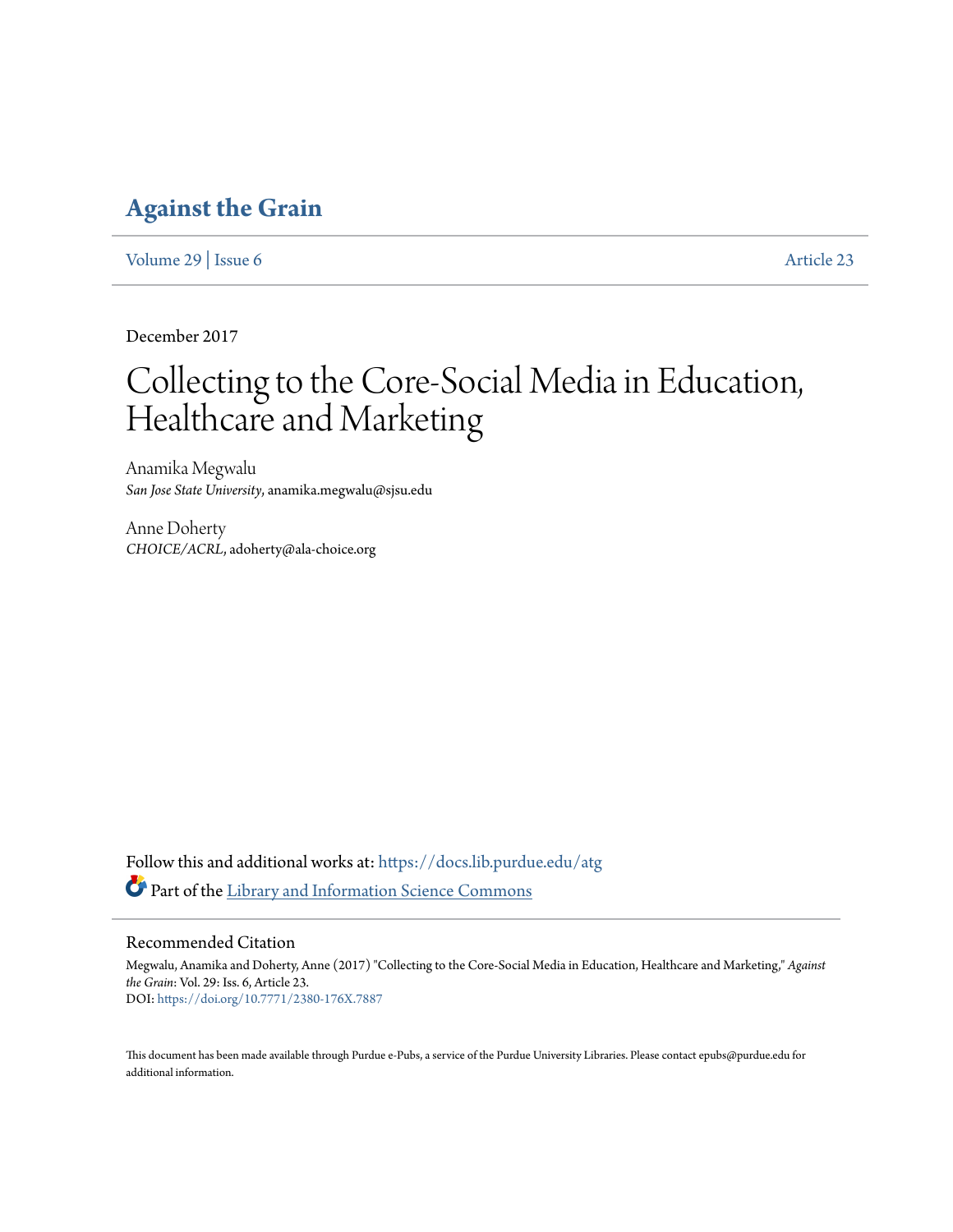## Collecting to the Core — Social Media in Education, Healthcare, and Marketing

by **Anamika Megwalu** (Senior Assistant Librarian, Dr. Martin Luther King Library, San Jose State University; Computer and Information Technology Subject Editor, *Resources for College Libraries: Career Resources*) <anamika.megwalu@sjsu.edu>

Column Editor: **Anne Doherty** (*Resources for College Libraries* Project Editor, CHOICE/ACRL) <adoherty@ala-choice.org>

*Column Editor's Note: The "Collecting to the Core" column highlights monographic works that are essential to the academic library within a particular discipline, inspired by the Resources for College Libraries bibliography (online at http://www.rclweb.net). In each essay, subject specialists introduce and explain the classic titles and topics that continue to remain relevant to the undergraduate curriculum and library collection. Disciplinary trends may shift, but some classics never go out of style. — AD*

Social media is broadly defined as any<br>website or web-based service that allows<br>users to generate their own content. The<br>notential of social media via websites and anns website or web-based service that allows users to generate their own content. The potential of social media via websites and apps has been embraced by many sectors, including education, healthcare, and marketing. In the education sector, social media plays an important role in providing a collaborative platform for students and instructors. Students can discuss topics of interest and share information online with peers while educators can have a presence in the digital tools students use. In the health sector, social media can be used for mass communication and allow health service providers to stay abreast of current innovations, practices, and information. The marketing industry has adopted social media to promote products, events, and programs to a global customer base, taking advantage of the near-instant ability to reach, connect, and capitalize on social networks. Although social media platforms and functionality may seem ubiquitous, it is evident that social media is adopted and used for different purposes by different sectors, as well as used more frequently in some sectors than others. As social media evolves into a topic ripe for critical study, library collections should reflect emerging research across platforms, technologies, and sectors. The following sections present selected resources on social media in education, health services, and marketing.

#### **Education**

Educators may use social media for both professional and instructional purposes. A 2011 survey conducted by **Mike Moran**, **Jeff Seaman**, and **Hester Tinti-Kane** found that 78% of all faculty use social media for professional career activities.<sup>1</sup> They also use social media to complement online and face-to-face instruction. According to **Albert Bandura's**  *Social Learning Theory*, learning is a cognitive process that takes place in a social context through observation, imitation, and modeling.2 Social media can extend social learning by providing a platform for social interactions

beyond the classroom and enhance collaborative learning among students. Depending on the discipline, course objectives, and learning technology, instructors may require that students read, watch, and review materials from social media sites and encourage students to engage with social media in ways that promote learning. However, not all social media is

used equally. In education, online videos, blogs, wikis, and podcasts are some of the applications most commonly used by faculty for teaching purposes. There are a number of books written on the strategic integration of social media into classroom instruction. One,

*Technology and Digital Media in the Early Years: Tools for Teaching and Learning* is a compilation of articles written by various authors on the use of digital media for children.3 The book is divided into three parts: the first section focuses on children's use of digital media; the second part covers strategic use of learning technologies in classrooms including STEM, simple robotics, and programming; the third addresses the use of media to strengthen the home-school connection and to develop connected learners and educators. Authors present educational activities using technological tools that are grounded in learning theories. This is an important book for early childhood educators, giving them insights into learning theories, media designed for educational purposes, and their effective integration into educational activities.

Mainstream social media such as **Facebook**, **Pinterest**, **Instagram**, **Flickr**, **You-Tube**, **Twitter**, **Yelp**, and **del.icio.us** are also used outside the classroom by educational institutions for recruitment, marketing, and communications. They allow users to post and share comments, videos, and images that are monitored by the institutions' social media communications teams. As **Rachel Rueben** notes, "Online social network users are three times more likely to trust their peers' opinions over advertising when making decisions."4 Studies have found that institutions use the two-way communication tools of social media to engage their audience, clarify misconceptions, promote genuine feedback, and enable peer-to-peer marketing.

#### **Healthcare**

Social media is used for a variety of purposes in healthcare sectors. It is used for professional networking and education, organizational promotion, patient care and education, and public health programs. In "Social Media in Healthcare: Connect, Communicate, Collaborate," **Christina Beach Thielst** emphasizes the need to harness the power of social media in health industries.<sup>5</sup> She argues that social media can be used to enhance connection, communication, and collaboration between various stakeholders and details the blogs, microblogs, social networking sites, podcasts, wikis, bookmarking sites, photo and video sharing platforms, widgets, and apps that are widely

used by patients and healthcare workers. Social media sites designed for health professionals for networking and professional education allow users to listen to experts, talk to colleagues, and discuss issues related to patient care, politics and ethics in health-

care, biostatistics, practice management, and career strategies.<sup>6</sup> Most of these social media sites are closed to the public and solely available to healthcare professionals.

For the purpose of organizational promotion, patient education, and public health programs, health care organizations have increasingly used social media such as **Twitter**, **Facebook**, and **YouTube**, as well as blogs, to communicate to customers via mainstream social media platforms. Hospitals, medical centers, and pharmacies use them to simultaneously communicate with large groups of customers, to conduct surveys, and to promote patient empowerment by offering information and emotional support.7 Discussions on these sites are often between patients, helping them gain knowledge and support from each other. The authors of *Participatory Health through Social Media* discuss the influence of social media on patients' confidence in communicating with healthcare professionals and in selecting healthcare options.<sup>8</sup>

It is important to note that while studies have repeatedly documented benefits of social media use in health services, there are disparities in information sharing for multiple reasons. In *Social Networks and Popular Understanding of Science and Health: Sharing Disparitie*s, **Brian Southwell** talks about inequality in information sharing because of individual-level, community-level, and content-level factors.<sup>9</sup> In the health sciences, information-sharing behaviors include interpersonal talk, forwarding of e-messages, peer referral, overt endorsement, electronic protest and denigration, as well as commentary and cooptation. **Southwell** points out that the strength of community ties plays an important role in how people within the community are affected by the messages being shared. Several studies have revealed the negative effects of social media use on the

*continued on page 46*